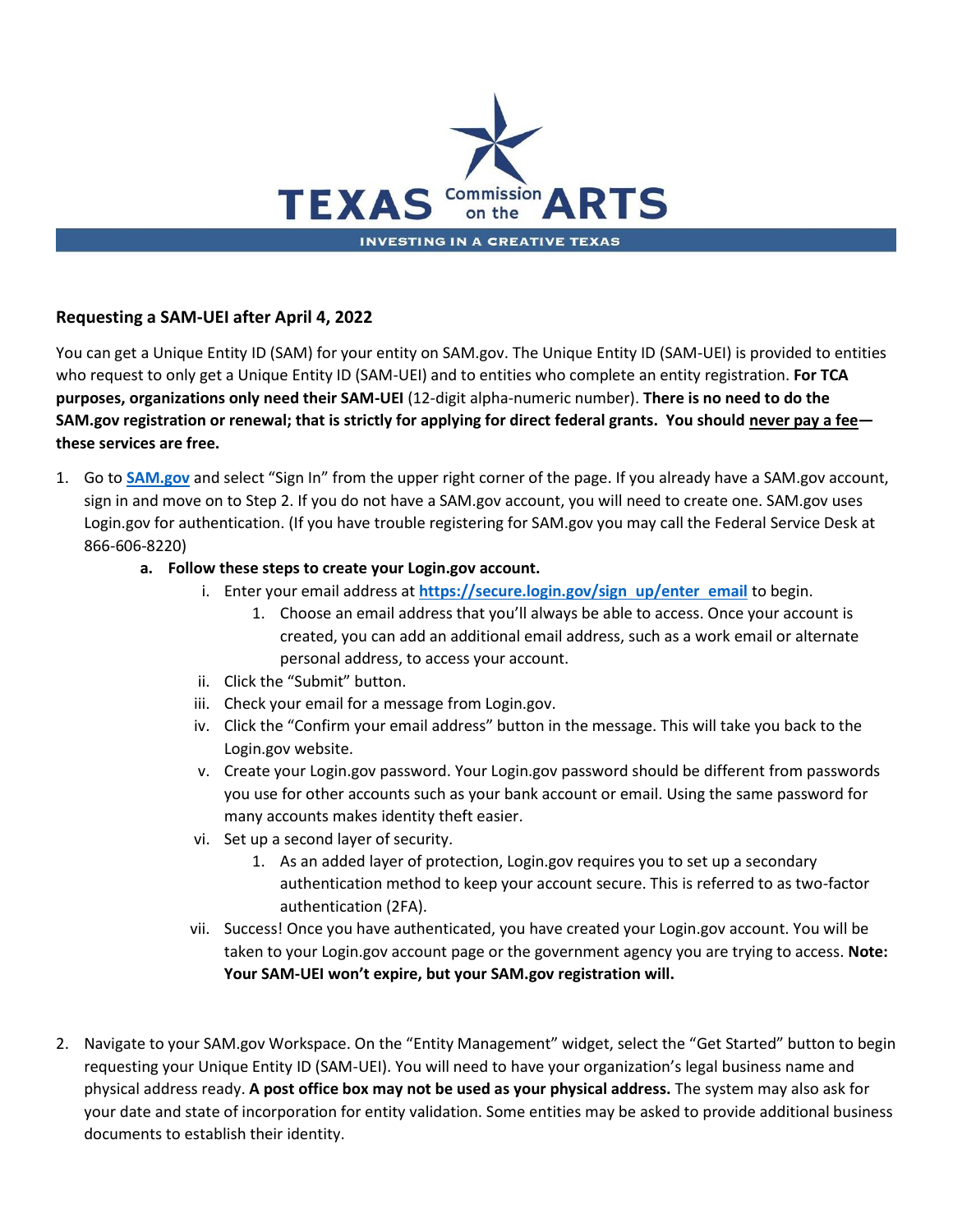| Workspace                                                          | <b>Profile</b>                                                           |
|--------------------------------------------------------------------|--------------------------------------------------------------------------|
| <b>Entity Management</b><br>What do I need for registration?       | <b>Get Started</b>                                                       |
| <b>Entity Registration</b><br>$\Omega$<br>$\Omega$<br>$\circ$<br>0 | $\boldsymbol{\oplus}$<br><b>Saved Searches</b><br>Downloads<br>Following |
| ACTIVE<br>DRAFT<br><b>WORK IN</b><br><b>SUBMITTED</b><br>PROGRESS  | <b>Pending Requests</b>                                                  |
| Next Update Due:<br>Due in Next 30 days: 0 Entity Registrations    | No pending requests                                                      |
| <b>Unique Entity ID</b>                                            | <b>See All</b>                                                           |
| 0                                                                  | <b>Notifications</b>                                                     |
| ACTIVE<br>DRAFT                                                    | No available notifications                                               |
|                                                                    | <b>See All</b>                                                           |

Your SAM-UEI will be issued immediately if the validation is successful at the time of the submission. If additional information is required, it can take up to a day or two. Any alert emails will be sent to the email address used to create your SAM.gov account.

#### **3. Once you have your SAM-UEI you need to update your Organization Information in [TCA's Fluxx grant system.](https://arts.fluxx.io/user_sessions/new)**

In order to change the Organization Information, you must be the **Grantee Moderator.** 

- 1.) Go to the Organization Information Screen in Fluxx.
- 2.) Click the edit button found in the top right corner of the screen.

3.) Below your DUNS number there is a field for you to enter your new SAM-UEI. After entering your UEI, click "Save and Close"

| <b>TEXAS</b>                                                                     | Search                                                                                                                                  |                                                                               |                                                                                                     | $\Rightarrow$<br>Edit |  |
|----------------------------------------------------------------------------------|-----------------------------------------------------------------------------------------------------------------------------------------|-------------------------------------------------------------------------------|-----------------------------------------------------------------------------------------------------|-----------------------|--|
| ARTS<br>$\hat{\mathbb{C}}$<br>A                                                  | <b>Test Blue Art Institution</b><br>K-12 Educational Institution<br>Sometown, TX<br><b>Grantee Moderator</b>                            | <b>Test Blue Art Institution</b><br>Entity Type: K-12 Educational Institution |                                                                                                     |                       |  |
| <b>ORGANIZATION (2)</b><br>Organization Information (2)                          | <b>Test Texas Art Organization</b><br>Established Arts Organization with a budget<br>between \$50,000 and \$1 million<br>North City, TX | <b>City: Sometown</b><br><b>County: Bandera</b><br><b>Rural: true</b>         | Federal EIN: 04-2163004<br>Website: www.blueart.edu<br><b>Phone:</b><br>Email:                      |                       |  |
| <b>ASSOCIATED PEOPLE (4)</b><br>My Account (1)                                   | Cultural District: Canadian Cultural District                                                                                           | <b>Moderator(s): Tex Valentine</b><br><b>Yves Klein</b>                       | <b>Primary Contact: Yves Klein</b>                                                                  |                       |  |
| Account Management (3)<br><b>INFORMATION</b>                                     |                                                                                                                                         | <b>Organization Account Status</b>                                            | Validated                                                                                           |                       |  |
| <b>Getting Started</b><br><b>Grantee Portal Overview</b>                         |                                                                                                                                         | EIN:                                                                          | 04-2163004                                                                                          |                       |  |
| <b>Managing Your Account</b><br><b>TCA Grant Programs</b><br>Managing Your Grant |                                                                                                                                         | Apply for Performance Support                                                 |                                                                                                     |                       |  |
| <b>APPLICATIONS (11)</b>                                                         |                                                                                                                                         | <b>DUNS:</b>                                                                  | 123456789                                                                                           |                       |  |
| In Progress (8)<br>Submitted Requests (2)<br>Panel Results                       |                                                                                                                                         | <b>SAM UEI:</b>                                                               | Please enter your unique entity identifier (UEI) from the federal System of Award Management (SAM). |                       |  |